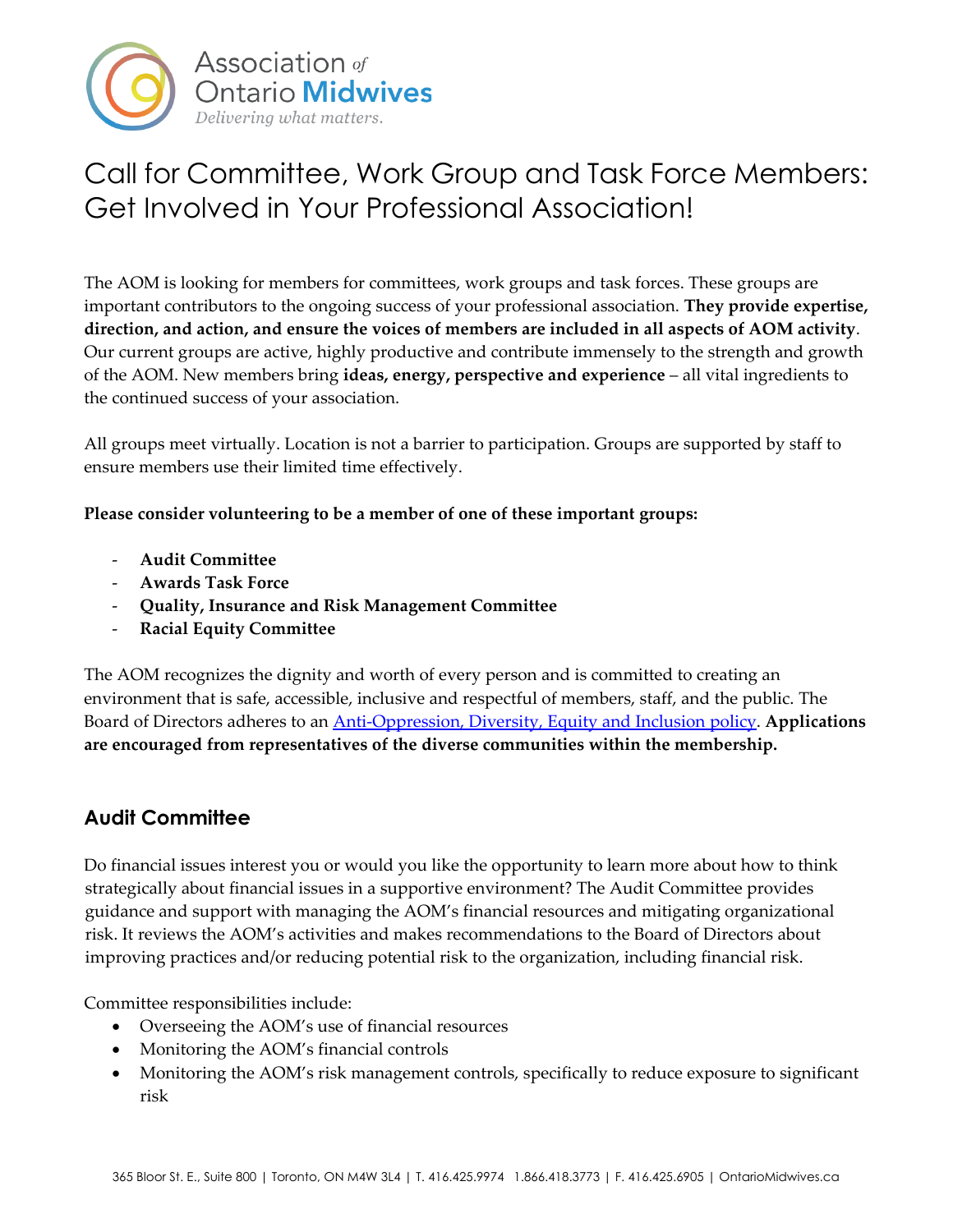• Evaluating and recommending the AOM's auditors to the membership and Board of Directors

#### **Membership**

**We are seeking to fill 1 – 3 member positions on this committee.** Members serve a two-year term, renewable twice. The committee typically meets **four or five times** per year and members may be required to provide input between meetings via telephone or email. Members will be selected based on expressed interest and to best represent membership demographics.

## **Awards Task Force**

The Awards Task Force reviews and scores AOM midwifery award nominations received annually and recommends award recipients to the Board of Directors. The task force also reviews existing award criteria and processes and assist with development of new awards as required. Over the coming year, the task force will be involved in a thorough review of the awards program with an equity and inclusion lens and will make recommendations to the Board of Directors on improvements to the awards program.

The Awards Task Force is committed to advancing the AOM's strategic goals related to deconstructing systems of oppression in midwifery including, but not limited to, colonization, racism, including antiblack racism, homophobia/ heterosexism, transphobia/ cissexism, xenophobia, Islamophobia and ableism. In reviewing the awards criteria, nominations and overall processes, the Task Force will be responsible for applying an equity and Indigenous sovereignty lens to all its work, including but not limited to:

- Ensuring that award recipients are aware of their responsibility to always collaborate with and credit Indigenous, Black and racialized members and communities who have made contributions to their work and encouraging public acknowledgement of how this played a role in their ability to receive their respective award(s)
- Designing and committing to a fair and equitable process that prioritizes accessibility and diversity in calls for nominations
- Acknowledging how affinity bias, racism and the current lack of racial diversity in the profession will have an impact on the diversity of nominees and consider these inequities when selecting award nominees
- When assessing the magnitude of achievements of award nominees, taking into account how certain privileges such as race, sexual orientation, being a settler/non-Indigenous in a colonial state, social networks, geographic location, financial resources etc. have played a role in each nominee's ability to meet their achievements
- Considering more than just the number of years or extent of work nominees have contributed, but also the value/impact their work has had on marginalized communities, particularly where it may not be high profile or is localized to a specific community (e.g. serving low resource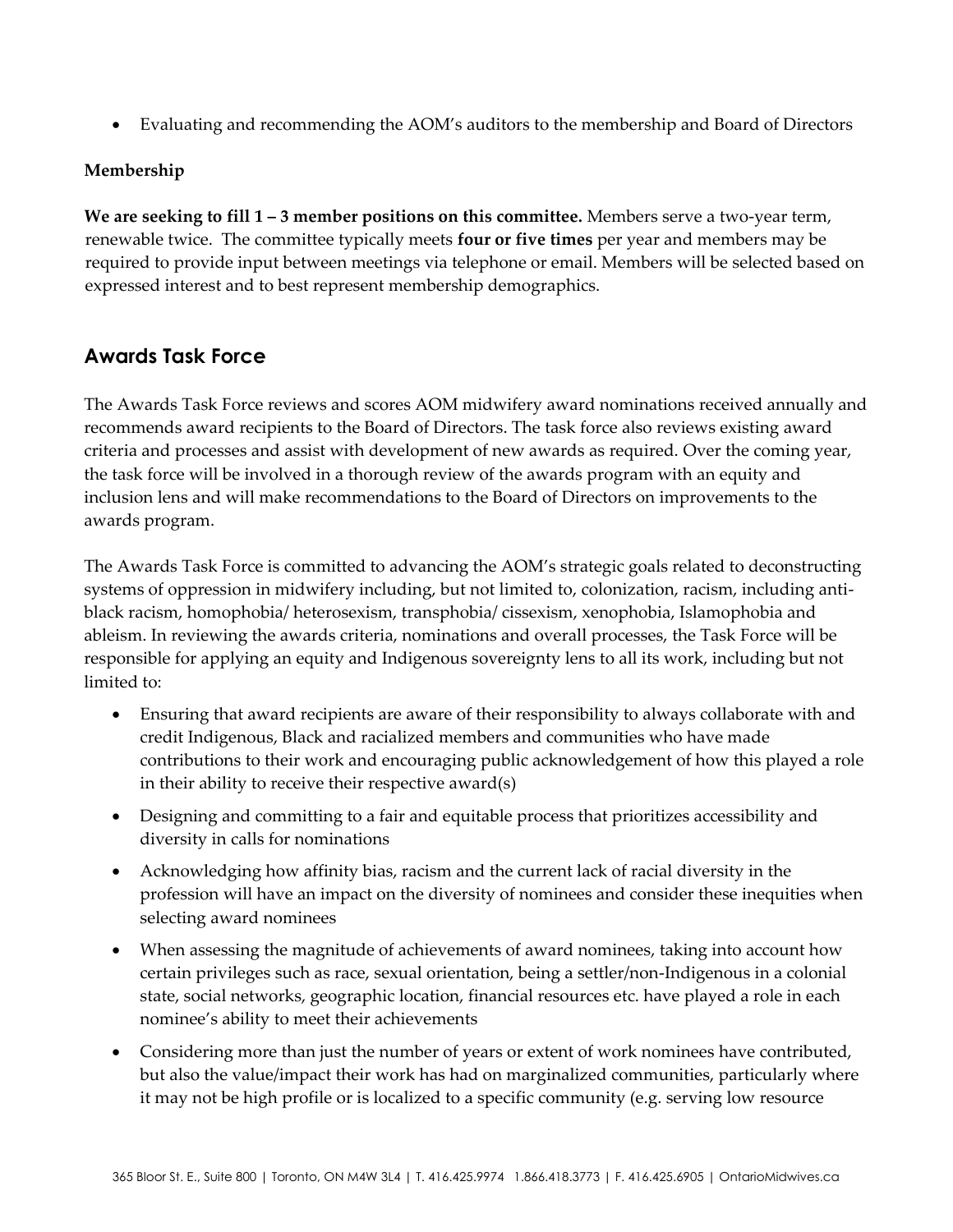IBPOC communities, refugees, 2SLGBTQI+, Indigenous communities, etc.), including the diverse life experiences and pathways that midwives take into the profession and the overcoming of obstacles to service communities

### **Membership**

We are seeking **two (2) voting members** and we are especially seeking representation from:

- the Indigenous community
- a past participant in the International Midwifery Pre-registration Program (IMPP)

#### **Meetings**

The Task Force will meet **at minimum three times** over the course of the year. Membership terms last from July of each year until the Annual General Meeting of the following year. Members are encouraged to participate for at least two terms, for continuity.

## **Quality, Insurance and Risk Management Committee**

The Quality, Insurance and Risk Management (QIRM) Committee provides strategic guidance to the Board on quality-of-care matters, including risk management and liability insurance policies. This work is guided by the **QIRM Values Statement**. This Committee is made up of a dynamic group of midwives who are eager to share their expertise and mentorship with new members.

The responsibilities of the QIRM Committee include:

- Identifying priority clinical and practice management risks and opportunities for quality improvement, especially considering that risks and opportunities may differ for IBPOC communities and therefore require different approaches
- Recommending and supporting the implementation of appropriate mitigation strategies and quality improvement initiatives, some of which may need to be specific to the needs of IBPOC clients or midwives
- Keeping abreast of trends and new initiatives related to quality improvement and risk management, especially those for IBPOC communities
- Maintaining a relationship with the insurance carrier(s) on behalf of the board and monitor the appropriateness of coverage and access to defense counsel through the AOM's policy of malpractice insurance for midwives

Committee members also commit to building knowledge on, addressing, and deconstructing varying systems of oppression in midwifery including, but not limited to, racism, homophobia/ heterosexism, transphobia/ cissexism, xenophobia, and ableism.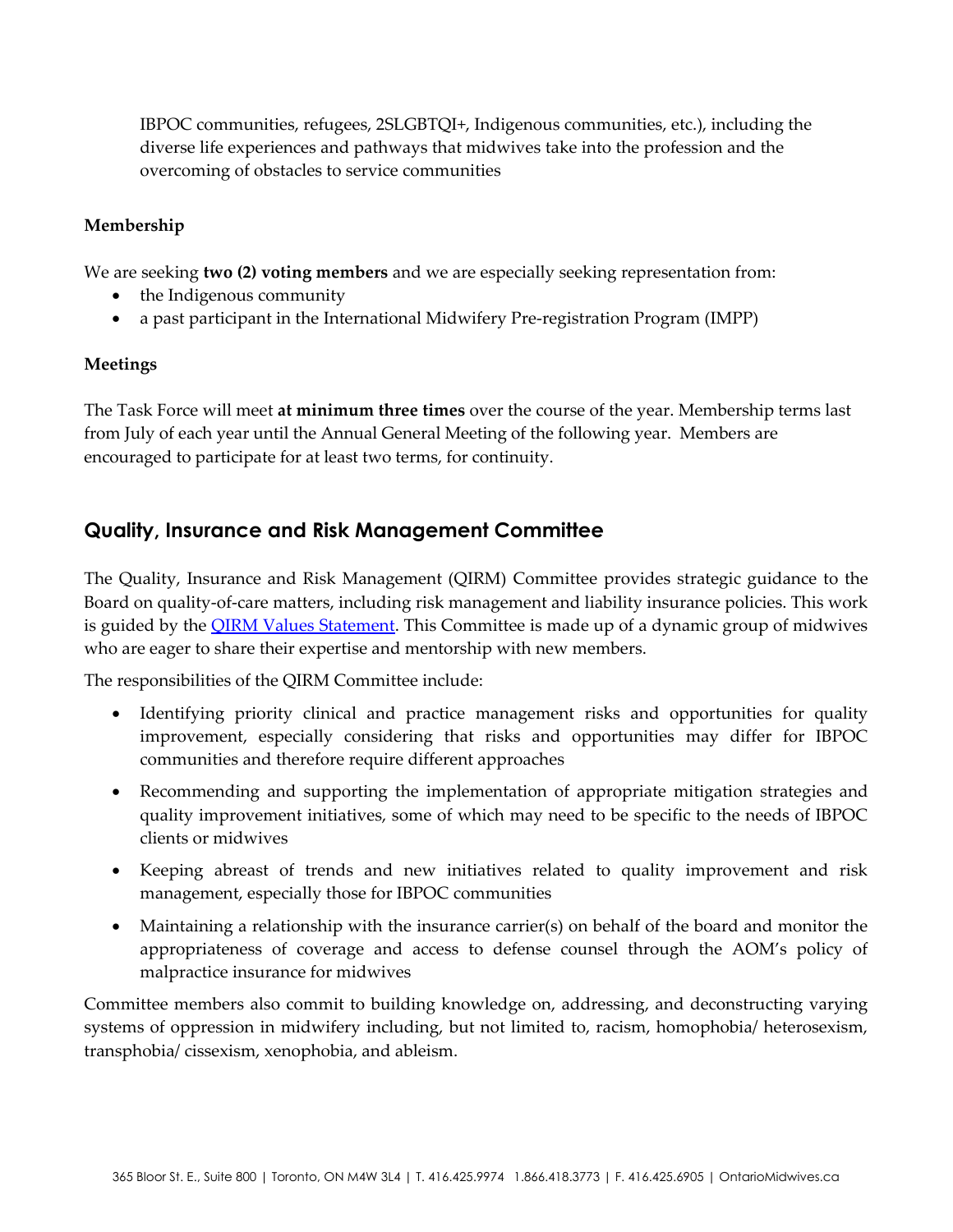## **Membership**

The QIRM Committee is currently seeking to fill **two (2)** open member positions. Membership terms on the QIRM Committee are five years, with a potential to renew once.

The committee will have a **minimum of six meetings per year**, including one full-day meeting in person (when possible), with members off call. Committee members will also be required to provide input between meetings via telephone or e-mail.

The committee has assessed its current makeup and representation and has identified a particular need for additional representation from the following:

- An Indigenous midwife
- Midwives working in new ways e.g. EMCM

# **Racial Equity Committee**

The Racial Equity Committee (REC) provides guidance, recommendations, and support to the Board on the AOM's ongoing work to promote racial justice and dismantle racism in midwifery. REC will aim to act as a voice for racialized midwives through diverse representation on the Committee and through ongoing engagement with racialized midwives of diverse experiences. REC will work to explore historic and contemporary, systemic and interpersonal racial discrimination, inequity and oppression that racialized midwives and students face within the midwifery profession and beyond. However, the REC does not have sole responsibility to address the issues that it identifies. The AOM Board, staff and membership recognize the broader ownership that it must take in resolving racial inequities.

This REC is intended to give voice to the perspectives and experiences of racialized midwives. In recognizing that Indigenous communities experience multigenerational trauma and ongoing systematic racism rooted in Canada's colonial history and present-day policies, the AOM's Indigenous Midwifery Advisory Circle (IMAC) gives voice to the perspectives and experiences of Indigenous midwives. As such, the unique experiences of racism and colonization as experienced by Indigenous midwives is appropriately outside the scope of the REC. This committee also recognizes the intersectionality of both Indigenous and racialized individuals and leaves it up to such individuals to participate in either one or both groups as appropriate.

The responsibilities of the REC are to:

- Explore the ways in which racial discrimination and systemic inequities experienced by racialized midwives and birthing communities manifest within the healthcare system, how they present challenges and barriers for midwives, and how they can be addressed;
- Critically analyze the current state of the profession from a decolonized, racial justice and intersectional lens to identify existing gaps that need to be filled, barriers that must be addressed, and strengths that can be built upon;
- Provide guidance to the Board and AOM staff in implementing racial justice principles into the AOM's strategic goals, objectives, priorities, policies and practices;